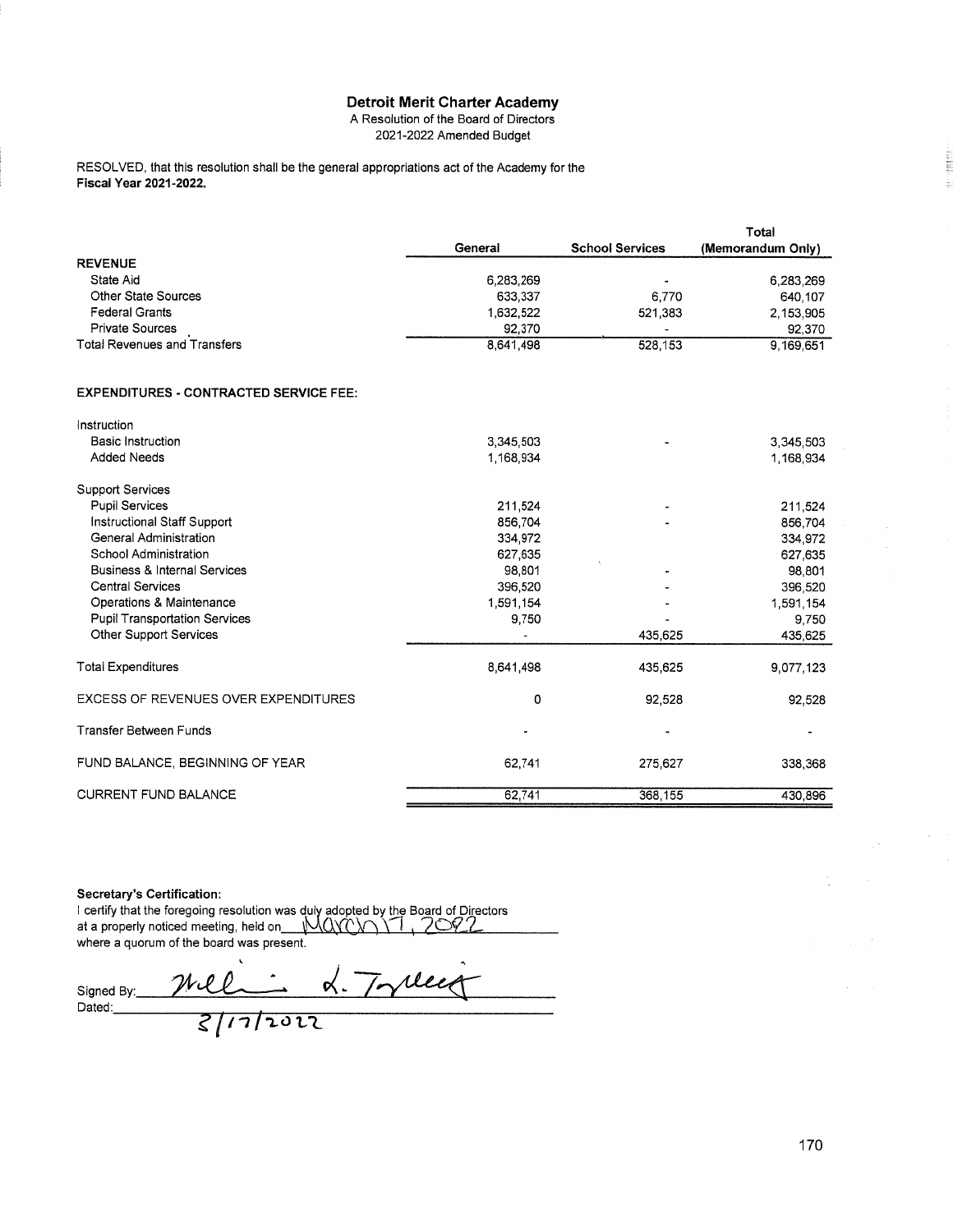## **Detroit Merit Charter Academy**

2021-2022 Amended Budget Detail

|                                                  | 2021-2022<br>Amended |
|--------------------------------------------------|----------------------|
| <b>General Fund</b>                              |                      |
| <b>REVENUE</b>                                   |                      |
| State Aid                                        | 6,283,269            |
| Revenue from State Sources                       | 633,337              |
| Restricted-Federal 'Pass thru' Grants - Title I  | 404,470              |
| Restricted-Federal 'Pass thru' Grants - Title II | 49,945               |
| Restricted-Federal 'Pass thru' Grants - Title IV | 28,665               |
| Restricted-Federal 'Pass thru' Grants - IDEA     | 155,490              |
| Restricted-Federal 'Pass thru' Grants - CRF      | 107,290              |
| Restricted-Federal 'Pass thru' Grants - GEER     | 51,740               |
| Restricted-Federal 'Pass thru' Grants - ESSER    | 834,922              |
| <b>Revenue from Private Sources</b>              | 92,370               |
| <b>Total Revenue &amp; Other Transactions</b>    | 8,641,498            |
|                                                  |                      |
| <b>EXPENDITURES</b>                              |                      |
| <b>Basic Instruction</b>                         |                      |
| Salaries, Taxes, & Benefits                      | 2,716,626            |
| Local Meetings                                   | 7,225                |
| Printing and Binding                             | 28,500               |
| <b>Teaching Supplies</b>                         | 404,247              |
| Textbooks                                        | 45,755               |
| Software & Equipment                             | 1,275                |
| <b>Equipment Lease</b>                           | 46,710               |
| Dues/Memberships                                 | 4,080                |
| Field trips                                      | 20,550               |
| <b>Contracted Services</b>                       | 31,215               |
| <b>Employment Expenses</b>                       | 1,620                |
| Finger Printing & Background Checks              | 2,700                |
| <b>Board Funds</b>                               | 35,000               |
| <b>Total - Basic Instruction</b>                 | 3,345,503            |
| <b>Added Needs</b>                               |                      |
| <b>Compensatory Education</b>                    |                      |
| Salaries, Taxes, & Benefits                      | 724,520              |
| <b>Teaching Supplies</b>                         | 114,867              |
| <b>Subtotal - Compensatory Education</b>         | 839,387              |
| <b>Special Education</b>                         |                      |
| Salaries, Taxes, & Benefits                      | 300,375              |
| Local Meetings                                   | 375                  |
| <b>Workshops and Conferences</b>                 | 1,116                |
| <b>Teaching Supplies</b>                         | 2,380                |
| Software & Equipment                             | 770                  |
| <b>Indirect Costs</b>                            | 24,531               |
| <b>Subtotal - Special Education</b>              | 329,547              |
| <b>Total - Added Needs</b>                       | 1,168,934            |
|                                                  |                      |
| <b>Pupil Services</b>                            |                      |
| <b>Occupational Therapist Services</b>           | 36,547               |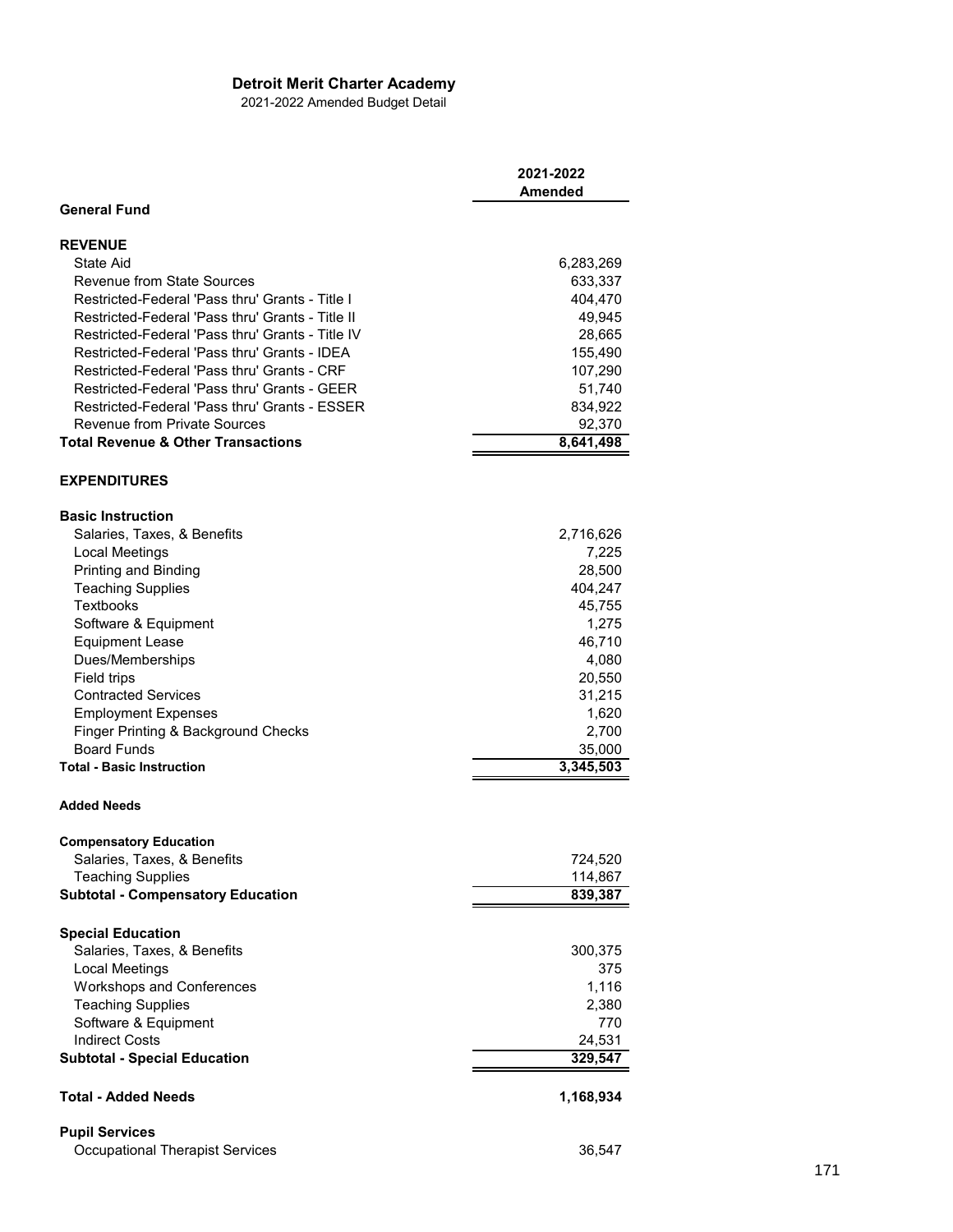| <b>Psychological Services</b>                                     | 34,121         |
|-------------------------------------------------------------------|----------------|
| Speech Pathology                                                  | 99,947         |
| <b>Social Work Services</b>                                       | 40,909         |
| <b>Total - Pupil Services</b>                                     | 211,524        |
|                                                                   |                |
| <b>Instructional Staff Support</b>                                |                |
| Salaries, Taxes, & Benefits                                       | 462,465        |
| <b>Workshops and Conferences</b>                                  | 6,265          |
| Improvement of Instruction                                        | 171,900        |
| <b>Professional Development</b>                                   | 86,143         |
| <b>Library Books</b>                                              | 4,000          |
| Library                                                           | 450            |
| Technology                                                        | 73,727         |
| Special Education                                                 | 32,495         |
| Recess Aides                                                      | 19,259         |
| <b>Total - Instructional Staff Support</b>                        | 856,704        |
| <b>General Administration</b>                                     |                |
| <b>Board of Education</b>                                         |                |
| <b>Board of Education Administration</b>                          | 52,436         |
| Legal Fees                                                        | 7,250          |
| Audit                                                             | 11,000         |
|                                                                   | 500            |
| Travel & Expense Staff                                            |                |
| Insurance<br><b>Subtotal - Board of Education</b>                 | 12,300         |
|                                                                   | 83,486         |
| <b>Executive Administration</b>                                   |                |
| Executive Administration                                          | 64,054         |
| Oversight Fee                                                     | 187,432        |
| <b>Subtotal - Executive Administration</b>                        |                |
|                                                                   | 251,486        |
|                                                                   |                |
| <b>Total - General Administration</b>                             | 334,972        |
| <b>School Administration</b>                                      |                |
|                                                                   |                |
| <b>Office of the Principal</b>                                    |                |
| Salaries, Taxes, & Benefits                                       | 287,726        |
| <b>Local Meetings</b>                                             | 7,775<br>5,198 |
| Workshops and Conferences                                         |                |
| Mailing                                                           | 5,400          |
| Printing & Binding                                                | 2,025          |
| <b>Office Supplies</b>                                            | 6,000          |
| Dues/Memberships                                                  | 3,500          |
| Advertising                                                       | 59,630         |
| <b>Contracted Services</b>                                        | 1,760          |
| <b>Bank Charges</b>                                               | 640            |
| <b>Indirect Costs</b>                                             | 77,086         |
| Subtotal - Office of the Principal                                | 456,740        |
| <b>Other School Administration</b>                                |                |
| Admissions & Other Administrative Support                         | 156,571        |
| Salaries, Taxes, & Benefits                                       | 12,824         |
| Printing & Binding                                                | 1,500          |
| <b>Subtotal - Other School Administration</b>                     | 170,895        |
| <b>Total - School Administration</b>                              | 627,635        |
|                                                                   |                |
| <b>Business &amp; Internal Services</b><br><b>Fiscal Services</b> | 95,151         |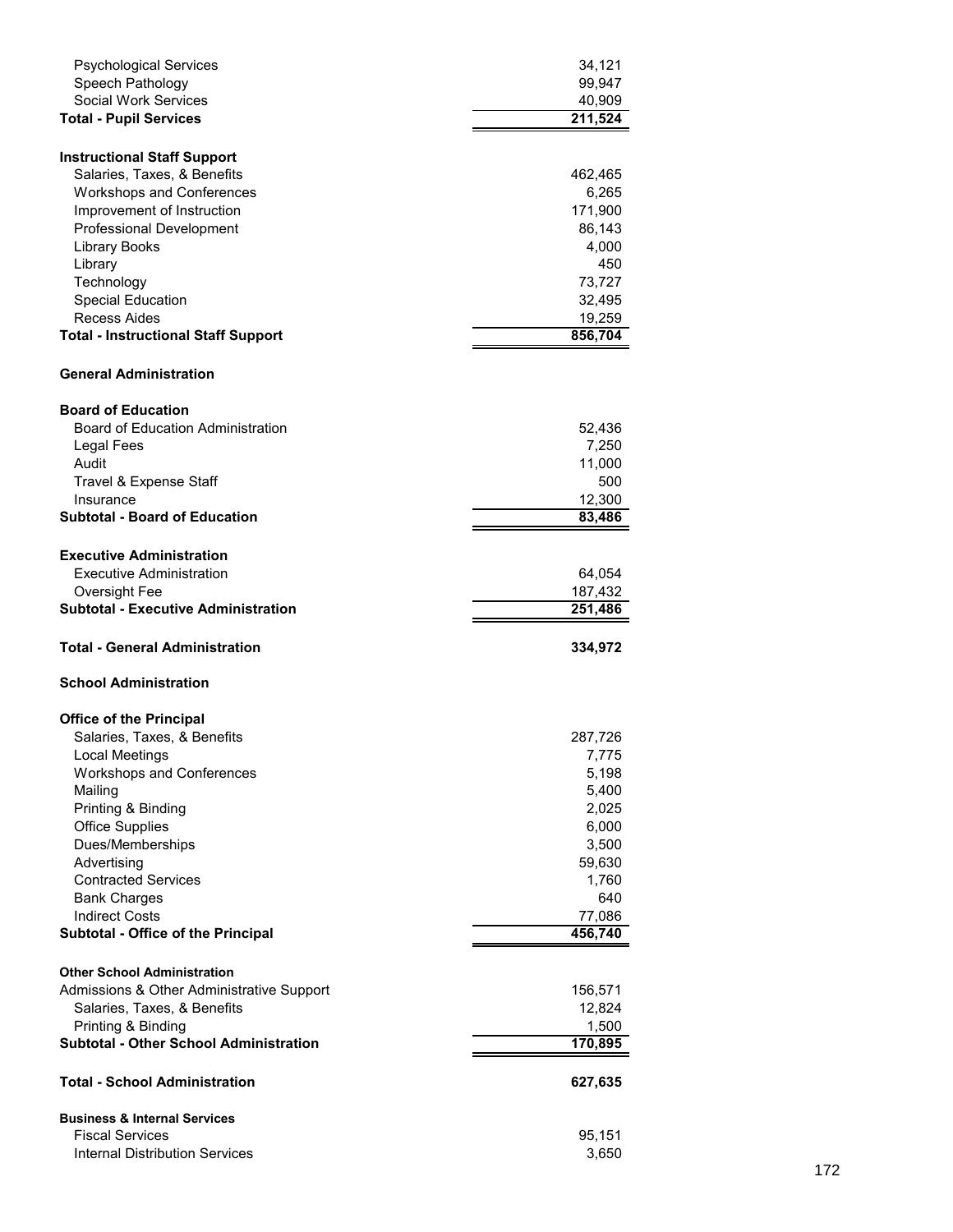| <b>Total - Business &amp; Internal Services</b>                                         | 98,801    |
|-----------------------------------------------------------------------------------------|-----------|
|                                                                                         |           |
| <b>Central Services</b>                                                                 |           |
| <b>Information Services</b>                                                             | 37,886    |
| <b>Staff/Personnel Services</b>                                                         | 172,652   |
| <b>Data Processing Services</b>                                                         | 133,148   |
| <b>Other Central Services</b>                                                           | 52,834    |
| <b>Total - Central Services</b>                                                         | 396,520   |
| <b>Operations &amp; Maintenance</b>                                                     |           |
| <b>Internal Building Services</b>                                                       | 21,491    |
| Telephone                                                                               | 2,715     |
| Heat                                                                                    | 11,800    |
| Electric                                                                                | 56,500    |
| Sewer                                                                                   | 13,850    |
| Waste & Trash Disposal                                                                  | 5,800     |
| <b>Building Maintenance &amp; Repair</b>                                                | 264,004   |
| Equipment Maintenance & Repair                                                          | 8,307     |
| Lease of Building                                                                       | 1,030,178 |
| Lease of Equipment                                                                      | 6,675     |
| Supplies                                                                                | 6,836     |
| <b>Equipment Purchases</b>                                                              | 104,615   |
| Liability Insurance                                                                     | 1,600     |
| Property Insurance                                                                      | 14,700    |
| Safety & Security                                                                       | 42,084    |
| <b>Total - Operations &amp; Maintenance</b>                                             | 1,591,154 |
|                                                                                         |           |
| <b>Pupil Transportation Services</b>                                                    |           |
| <b>Contracted Transportation</b>                                                        | 9,750     |
| <b>Total - Pupil Transportation Services</b>                                            | 9,750     |
| <b>Other Support Services</b>                                                           |           |
| <b>Pupil Activities</b>                                                                 |           |
| Salaries, Taxes, & Benefits                                                             |           |
| <b>Contracted Services</b>                                                              |           |
| Supplies                                                                                |           |
| <b>Total - Pupil Activities</b>                                                         |           |
|                                                                                         |           |
| Outgoing Transfer to School Service Fund                                                |           |
| Total Expenditures & Other Transactions                                                 | 8,641,498 |
| <b>Revenues and Other Financing Sources Over</b><br>(Under) Expenditures and Other Uses | 0         |
|                                                                                         |           |
| Beginning Fund Balance (7/1)                                                            | 62,741    |
| <b>Ending Fund Balance</b>                                                              | 62,741    |